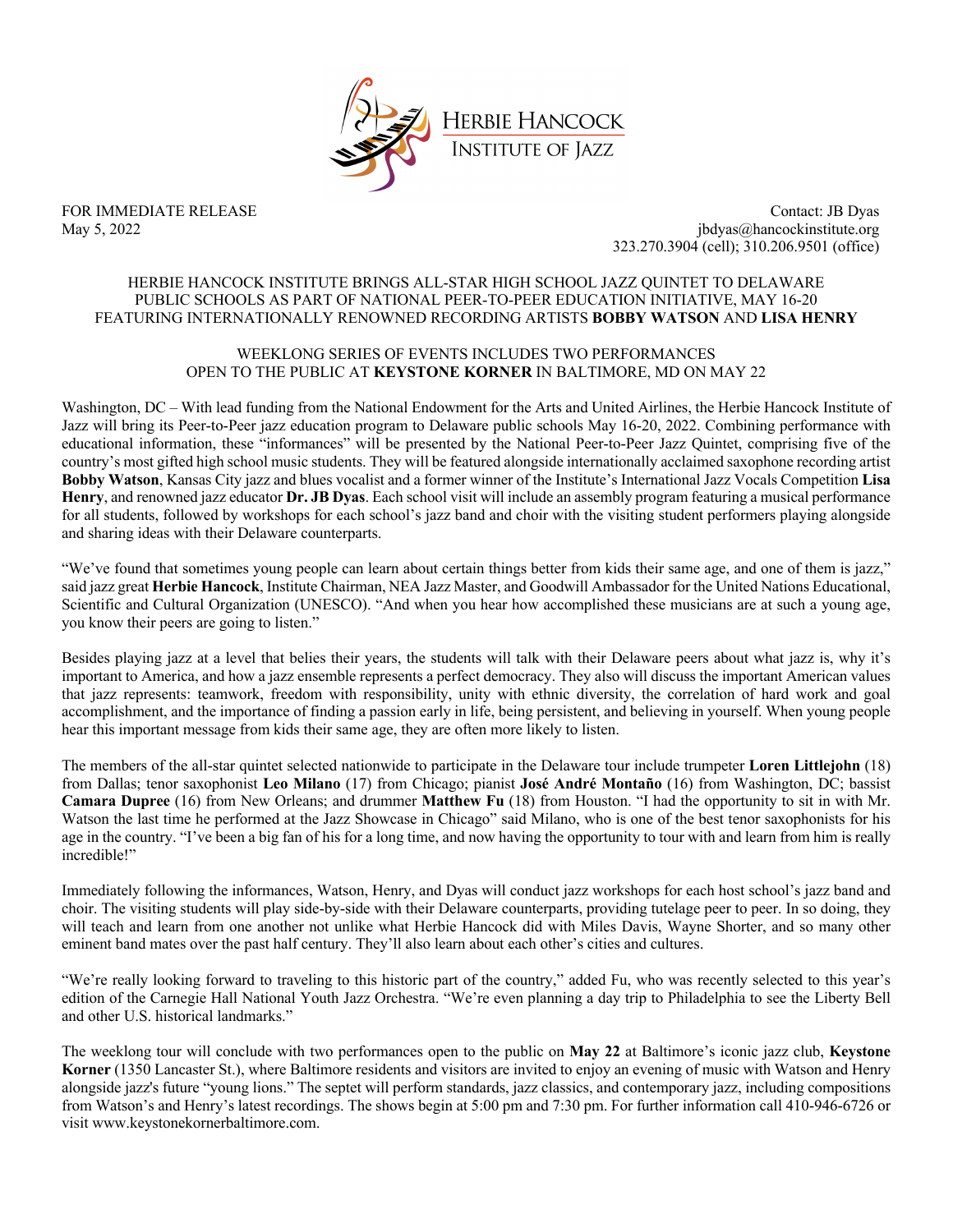# ABOUT THE ARTISTS & EDUCATORS



**Bobby Watson** is one of the top alto saxophonists in the world. He grew up in Kansas City, studied formally at the University of Miami, and then moved to New York where he was to become a member of Art Blakey's *Jazz Messengers*, one of the most important groups in the history of jazz. He later formed *Horizon*, the quintessential contemporary hard bop quintet of the 1980s and '90s. Known for his extraordinary ability to play swing, hard bop, and contemporary jazz, Watson has appeared at every major venue and jazz festival worldwide and has recorded more than 100 albums as a leader, sideman, or guest artist. He is also one of the most gifted and prolific composers of his generation (with more than 100 recorded compositions to his credit) and is the recipient of numerous national

and international awards and citations, including being named *#1 Alto Sax Player* and *Musician of the Year* in *DownBeat* Magazine's Critic's Poll. Besides being an internationally acclaimed performer and composer, Watson is an esteemed jazz educator and enjoys working with up-and-coming young jazz artists. He serves as Professor Emeritus of Jazz Studies at the University of Missouri-Kansas City and presents jazz workshops around the globe. His latest recording, *Keepin' It Real* (Smoke Session Records, 2020), has received critical acclaim. *www.bobbywatson.com*



**Lisa Henry** is a dynamic vocalist with a combination of swingin' cool and down home class. A Kansas City native, she began by singing gospel music in the Baptist church, and by age 12 was singing the music of Billie Holiday and Miles Davis. Henry was a winner of the Herbie Hancock Institute's International Jazz Vocals Competition and was later named an International Jazz Ambassador to Africa. She toured Chile, Argentina, and Peru with the Institute in the 1990s, performing for 34 Heads of State at the Summit of the Americas. In 2006 she participated in a U.S. State Department-sponsored tour of India and performed for an esteemed presidential dinner at the White House, celebrating the Institute's 20th Anniversary. Over the past 25 years, Henry has toured the globe, sharing the stage

with such artists as Ambrose Akinmusire, Kenny Barron, Don Braden, Bobby Broom, Gerald Clayton, Robin Eubanks, Kenny Garrett, Herbie Hancock, Roy Hargrove, Antonio Hart, Ingrid Jensen, Sean Jones, Kevin Mahogany, Delfeayo Marsalis, Wayne Shorter, Terell Stafford, Bobby Watson, and Steve Wilson. Her *Live from 18th and Vine* recording has been lauded by jazz fans and critics alike. *www.lisahenryjazz.com*



**Dr. JB Dyas** has been a leader in jazz education for the past two decades. Formerly the Executive Director of the Brubeck Institute, Dyas currently serves as Vice President for Education and Curriculum Development at the Herbie Hancock Institute of Jazz. He oversees the Institute's education and outreach programs including *Jazz In America: The National Jazz Curriculum* (www.jazzinamerica.org), one of the most significant and wide-reaching jazz education programs in the world. Throughout his career, he has performed across the country, taught students at every level, directed large and small ensembles, and developed and implemented new jazz curricula. He has written for *DownBeat* magazine and other national music publications, presented numerous jazz workshops, teacher-training seminars and jazz "informances" around the globe with such renowned artists as Dave Brubeck and Herbie Hancock, and has made

a series of teacher-training jazz education videos. Dr. Dyas received his master's degree in Jazz Pedagogy from the University of Miami and PhD in Music Education from Indiana University, and is a recipient of the DownBeat Achievement Award for Jazz Education. *www.jbdyas.com*.

# ABOUT THE HERBIE HANCOCK INSTITUTE OF JAZZ

The Herbie Hancock Institute of Jazz is a nonprofit education organization with a mission to offer the world's most promising young musicians college level training by internationally acclaimed jazz masters and to present public school music education programs for young people around the world. The Institute preserves, perpetuates and expands jazz as a global art form, and utilizes jazz as a means to unite people of all ages, backgrounds and nationalities. All of the Institute's programs are provided free of charge to students, schools and communities worldwide. The Institute's programs use jazz as the medium to encourage imaginative thinking, creativity, a positive self-image, and respect for one's own and others' cultural heritage. Founded in 1986 as the Thelonious Monk Institute of Jazz, the organization began operating as the Herbie Hancock Institute of Jazz in 2019 in recognition of Mr. Hancock's commitment to the Institute since its establishment, his expert guidance as Institute Chairman, and his immense contributions to and impact on music, education and humanity. *www.hancockinstitute.org*.

#### ABOUT THE NATIONAL PERFORMING ARTS HIGH SCHOOL JAZZ PROGRAM

The Herbie Hancock Institute's National Performing Arts High School Jazz Program facilitates the education of gifted music students who attend public performing arts high schools across the nation. The Program offers them opportunities to participate in preconservatory, highly specialized, performance-based jazz curricula; study with some of the world's most eminent jazz artists and educators; perform in jazz ensembles comprising their peers; and prepare for entry into the country's most distinguished conservatories and university schools of music. Included is instruction in Jazz Improvisation, Theory, Composition, History, and Styles and Analysis. The Institute works with each school in developing jazz curricula and instructional methodology; provides ongoing private and group instruction with Institute teaching staff, visiting artists and educators; offers special residences with jazz masters; arranges high-profile performance opportunities for the student ensembles; and assists graduating seniors with securing college scholarships.